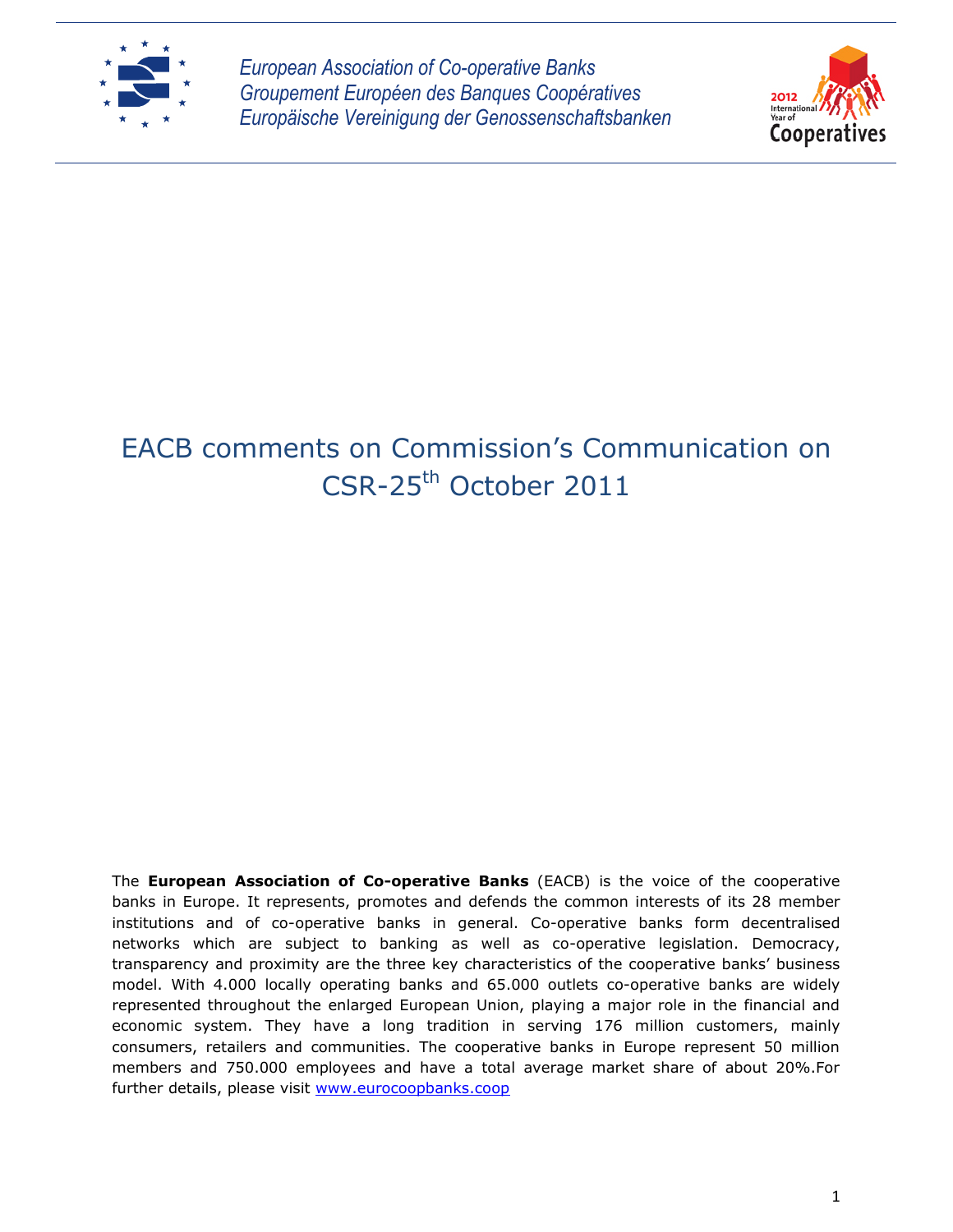

*European Association of Co-operative Banks Groupement Européen des Banques Coopératives Europäische Vereinigung der Genossenschaftsbanken*



## **General Comments**

The members of the European Association of Co-operative Banks (EACB) are pleased to comment on the Commission's Communication on CSR published on the  $25<sup>th</sup>$  of October 2011.

We would like to emphasize our view on different aspects suggested by the Commission in its paper. With respect to the scope of the initiative, it is first important to underline that the EACB members positively received this Communication on CSR and hope for a quick application of the 2011-2014 agenda as announced in this Commission's paper.

The EACB supports the efforts of the Commission that aim at developing the CSR initiative based on a non-"one size fits all" approach and the willingness that the voluntary implementation of the companies prevails. With a smart balance between the voluntary action of the companies to undertake a CSR policy (depending on their size (i.e. SMEs) and specificities) and the possible regulatory measures that could enhance the companies' societal responsibility, this CSR Communication is meeting the expectations of the EACB members in many aspects. The EACB members believe that the Commission has paved the way to enhance the development of the CSR policy within any type of companies.

Nevertheless, the EACB Members would like to provide the Commission with some comments of relevance for the co-operative banking sector. We trust that they will be taken into consideration.

## **Specific Comments**

## *-3.1 A new definition:*

The EACB and its members welcome the fact that in its new definition, the Commission highlights that enterprises have an impact on the society. Furthermore, the co-operative banks acknowledge the fact that they are quoted in the backbone of this document and are pleased to be taken as a reference in terms of CSR compliance with a specific type of business model.

Nevertheless, the EACB Members would like first to stress that the below comments should be taken into consideration by the Commission when referring to co-operatives.

*"Certain types of enterprise, such as co-operatives, mutuals, and family-owned businesses, have ownership, governance structures and most often very long tradition and experience in sustainable and people-oriented activities that can be especially conducive to responsible business conduct."*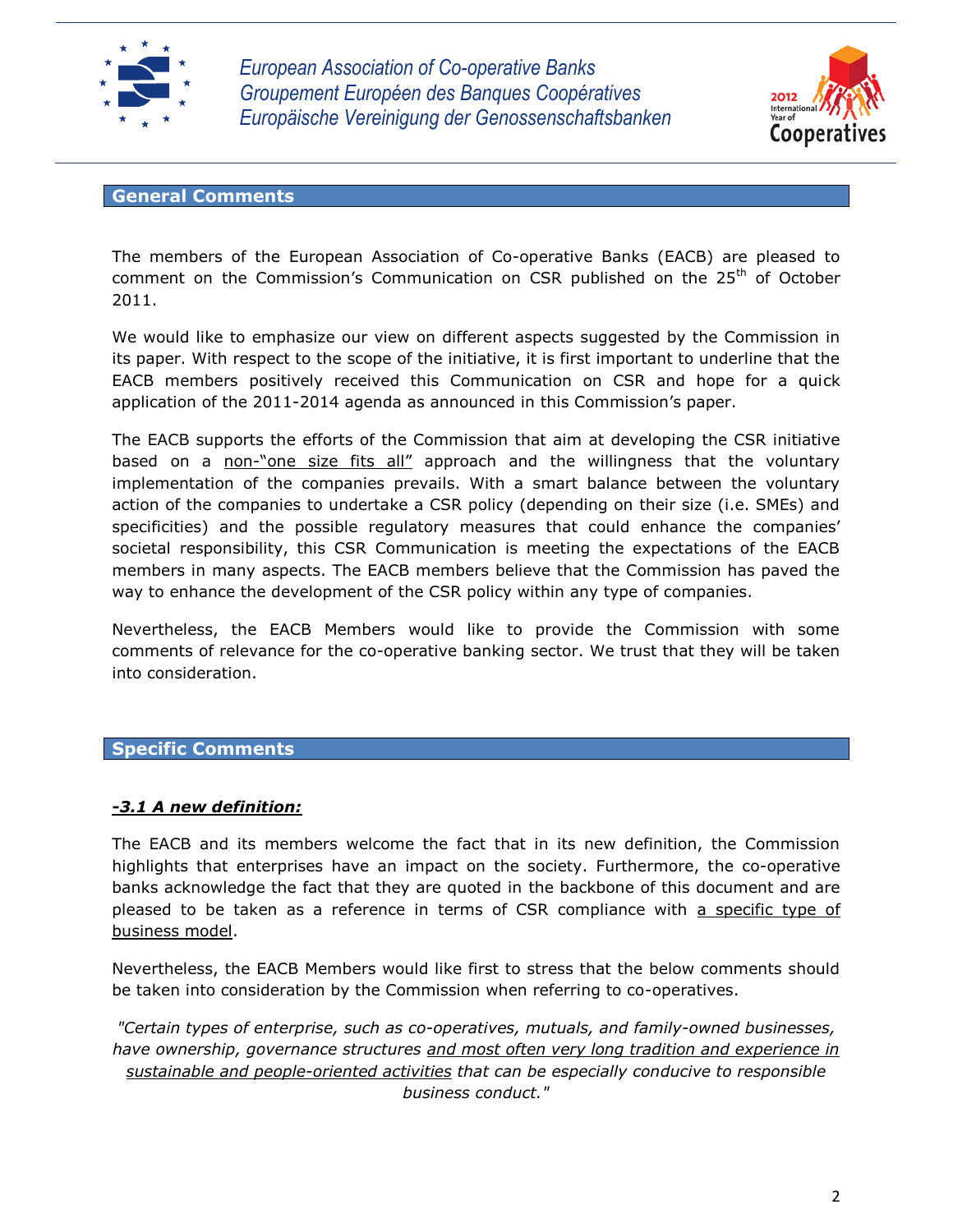

l



Moreover, as noted in the Commission's Communication on the promotion of co-operative societies in Europe (COM (2004) 18 final, 2005.):

*"Corporate social responsibility is not a new concept for co-operatives. By virtue of the fact that they pursue both economic and social objectives and the fact that their operating procedures are based on the individual and principles of internal democracy, co-operatives by their very nature accept CSR and put a lot of effort into promoting it." Opinion of the European Economic and Social Committee<sup>1</sup>*

From this perspective, the EACB and its members would like to seize this opportunity to highlight the characteristics of the co-operative banks' specific business model that has been recognized -by the International Monetary Fund and by the European authorities notably- as crucial for economic stability as demonstrated by the resilience of the cooperatives sector during the crisis. Indeed, their specific values and governance make the co-operative banks a unique and an alternative business model combining societal, economic and environmental objectives.

This view is reinforced by the President of the European Commission Mr. Jose Manuel Barroso who stated:

*"Cooperative businesses that have stayed faithful to co-operative values and principles and the co-operative banks which rely on members' funds and are controlled by local people have generally been able to resist the crisis very well."<sup>2</sup>*

Hence, the EACB members suggest that the economic dimension in addition to the ecological and social responsibility be added in the new definition proposed by the Commission. In this light, the EACB recommends to distinguish the Corporate Responsibility (CR) which encompasses the aspects of corporate governance, control and the civic engagement of companies from the usage of the concept of "CSR" which emphasises more on the ecological and social dimensions. The concept of CR develops the topic of sustainability in a more accurate way.

In the views of the EACB, this Corporate Responsibility concept is captured in the Commission's communication "Towards a Single Market Act-for a highly competitive social market economy<sup>3</sup>".

*"Co-operatives play a key role in the structure and dynamism of the economy. Moreover, they offer their members unique solidarity mechanisms, creating solid ownership structures conducive to a strong group ethos, shareholding and long-term investments."*

<sup>&</sup>lt;sup>1</sup>Communication on the promotion of co-operative societies in Europe, COM (2004) 18 final, 2005.

<sup>&</sup>lt;sup>2</sup> Source Co-operatives Europe, conference on financial crisis, [http://www.coopseurope.coop/spip.php?article686,](http://www.coopseurope.coop/spip.php?article686) January 2009

 $3$  Communication from the European Commission: "Towards a Single Market Act – for a highly competitive social market economy, 10/2010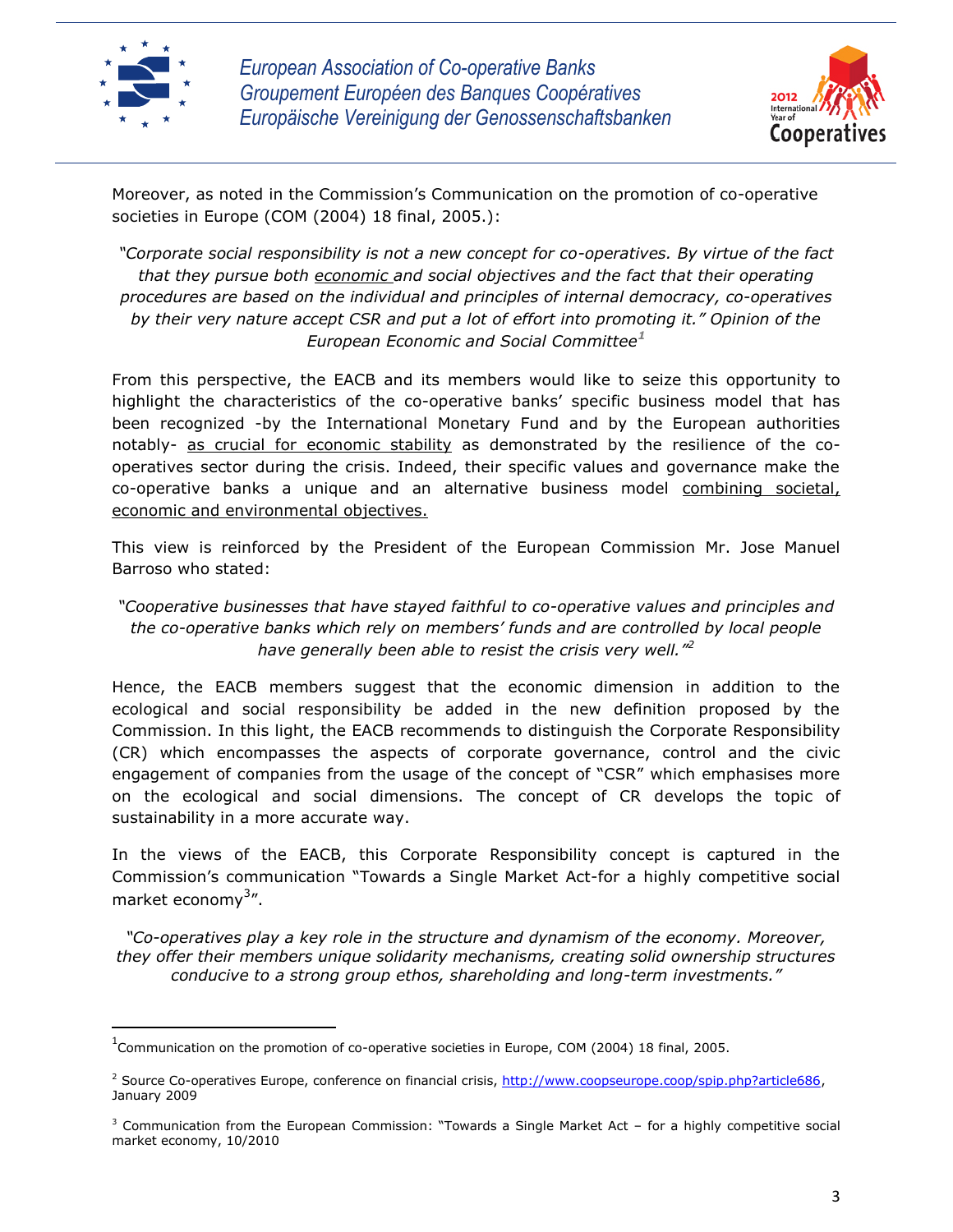



**The EACB members therefore believe that this economic dimension should clearly be mentioned and be an integral part of the definition of the CSR**. Indeed, this would encourage enterprises to foresee their social responsibility as a strength, a value-added for the good running and profitability of any kind of business. This would also pave the way for an international role of the European Union as the vector in terms of CSR policy at the International Level, as also aspired by the Commission in point 4.8.1 of the Communication.

# *-3.2 Internationally recognised principles and guidelines*

The EACB Members received positively the announcement of using existing international Standards at the European Level for developing the CSR policy within the companies. This will pave the way to an easier comparison between banks for instance. Nevertheless, the EACB members regret that the Commission puts forward the norm ISO 26000, which is mainly a referential and cannot be used in the way the Commission wishes companies to use it.

Indeed, as stated by the ISO 26000 itself on its website:

*"ISO 26000:2010 is intended to provide organizations with guidance concerning social responsibility and can be used as part of public policy activities. However, for the purposes of the Marrakech Agreement establishing the World Trade Organization (WTO), it is not intended to be interpreted as an "international standard", "guideline" or "recommendation", nor is it intended to provide a basis for any presumption or finding that a measure is consistent with WTO obligations. Further, it is not intended to provide a basis for legal actions, complaints, defences or other claims in any international, domestic or other proceeding, nor is it intended to be cited as evidence of the evolution of customary international law4."*

Finally, the EACB members would like to underline that it seems difficult to apply those principles when it appears that the ISO 26000 has not been ratified by all Members States (only 93%).

## *-3.5.CSR and the Social Business Initiative:*

The co-operative banks would like to express their appreciation of this new initiative of the European Commission for the social business sector that was further developed in the Social Business Initiative Communication. The Commission is invited to read the EACB comments on this communication in annex to this document.

<sup>4</sup> As stated on their website:

 $\overline{\phantom{a}}$ 

[http://www.iso.org/iso/iso\\_catalogue/catalogue\\_tc/catalogue\\_detail.htm?csnumber=42546](http://www.iso.org/iso/iso_catalogue/catalogue_tc/catalogue_detail.htm?csnumber=42546)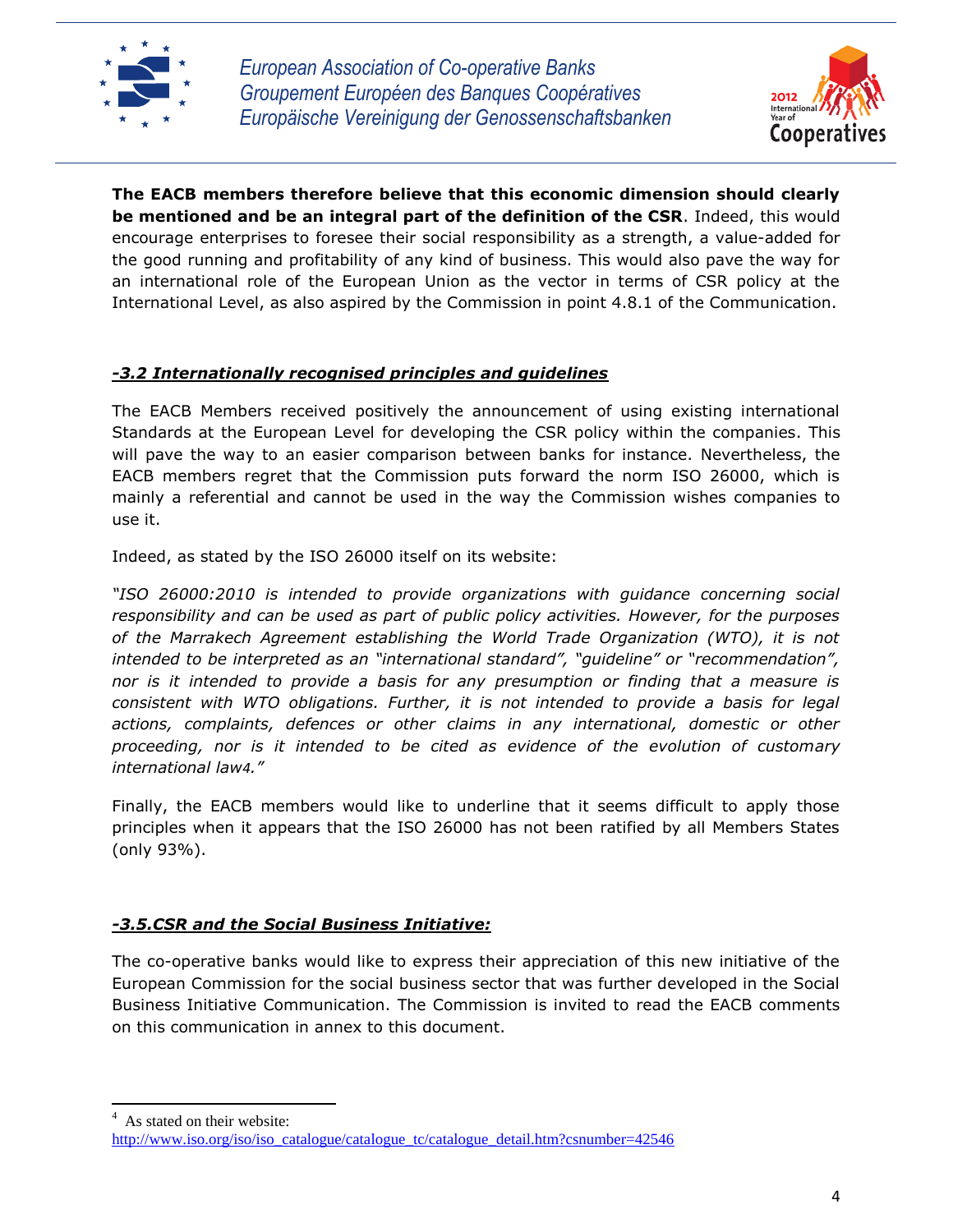



The EACB and its members welcome positively the fact that co-operatives and by extension co-operative banks have been mentioned all along in the debate of social business because they are recognised as stakeholders value businesses. The EACB would like to seize this opportunity to remind to the Commission that the diversity of the business models contributes to the stability and recovery of the economy. Co-operatives banks have a unique business model with the specificities and values that should be fully acknowledged as follow:

*"Corporate social responsibility is applicable to all enterprises. For this reason proposed solutions and developments should take into consideration diversity of business models and be suitable both for large global companies, as well as for those with a very strong foothold in the local communities and special openness for their needs, like co-operatives (banks)."*

Moreover, the EACB members would like to point out that the definition of social enterprises<sup>5</sup> set out by the Commission seems insufficiently developed and risks to be confusing. The EACB warns that this might lead to unintended consequences in this field. Moreover, it is important to underline that the co-operative (banking) formula has its own distinct characteristics and objectives, and it should not be assimilated "*tel quel*" with the concept of social enterprise. Co-operatives and co-operative banks have sustainable and long term approach to profitability, however this is rather a consequence of their primary goal that is promoting members value and welfare also in accordance with the European Cooperative Statute.

Finally, co-operative banks have a strong ethical, social and environmental impact and tradition in development of sustainable and responsible services, products, as well as relations with clients and local communities. As "financing partners" of NGO's, local nonprofit association and social enterprises, they appreciate the new initiative of the Commission in improving access to finance for this sector.

# *-4. An Agenda for action 2011-2014*

l

The EACB and its member organisations take note of the ambitious agenda 2011-2014 set by the European Commission in terms of CSR. We also positively welcome and support the non-mandatory and discretionary approach of this calendar.

<sup>5</sup> *"A social enterprise is an operator in the social economy whose main objective is to have a social impact rather than make profit for their owners or shareholders. It operates by providing goods and services for the market in an entrepreneurial and innovative fashion and uses its profits primarily to achieve social objectives. It is managed in an open and responsible manner and, in particular, involve employees, consumers and stakeholders affected by its commercial activities",* COM(2011) 682 Final, 25th October 2011, p2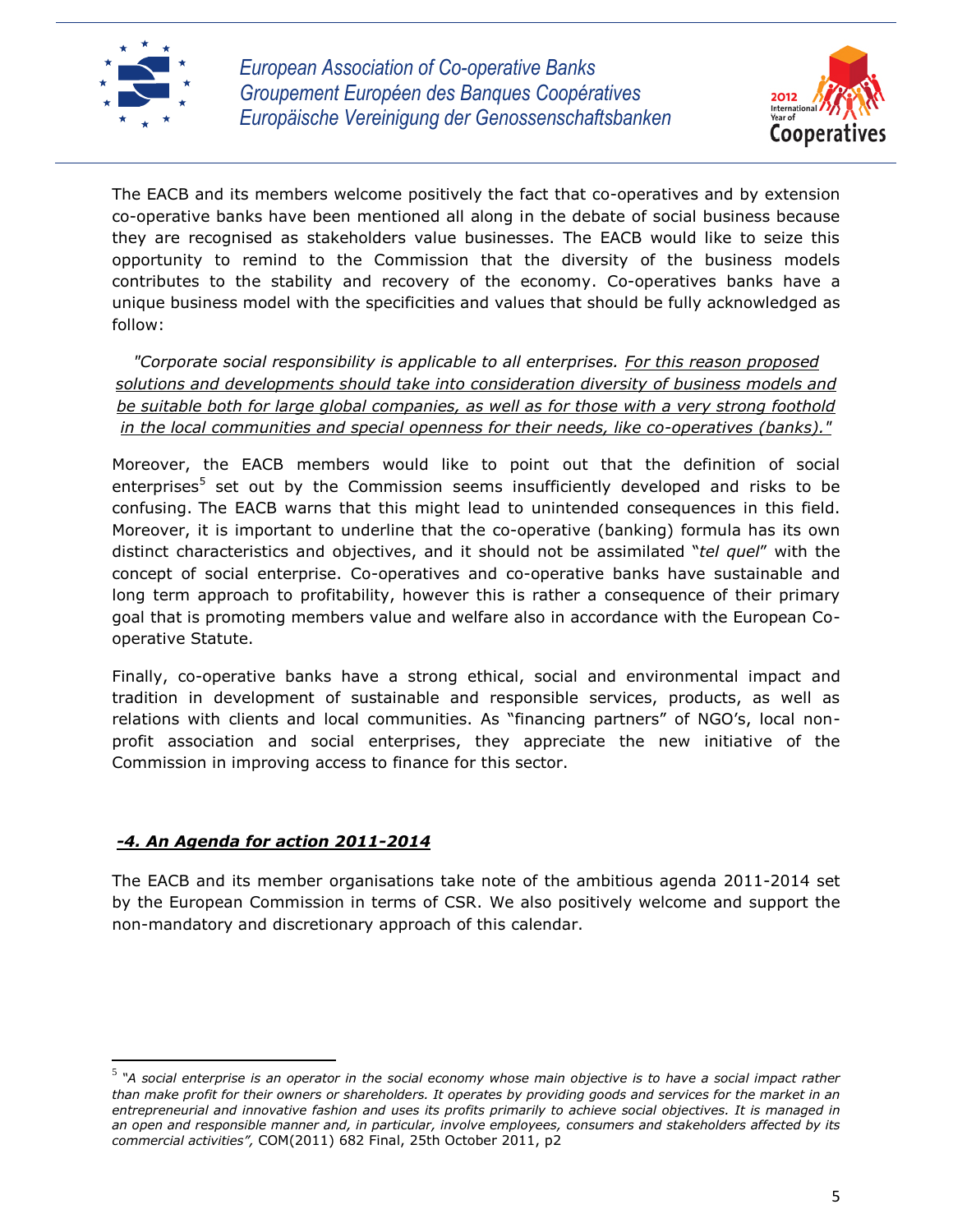



#### *-4.3 Improving self and co-regulation processes:*

The EACB welcomes the principle of self-regulation. Some of the EACB members have already developed their own codes of good practices. However, the EACB and its members would like to warn the Commission on the "one size fits all" that this standardisation approach seems to entail. Indeed, in the light of the process described in the Communication, the Commission would tend to go for a standardisation of these selfregulation and co-regulation processes. Co-operative banks would like to draw the Commission attention on the risks for the diversity of the business models that is after all a strength for the economy. There is a fear that the special governance and values of the cooperative banks might not be respected with both processes.

#### *-4.4.3 investment:*

Owned by their members, co-operative banks have a long tradition and experience in sustainable and people-oriented activities. The development of their networks has always been built on people, on a long term relationship based on trust, communication and proximity. Furthermore, the EACB members would like to highlight the fact that cooperative banks offer the opportunity to become member/owner of their banks, and thus allow their clients/members to be fully involved in the governance, strategy, and risk management processes of their local banks. They co-operate together in the decision making process and in this way the value creation for the members and clients is at the core of the business as opposed to the profit maximisation. This economic and social democracy is the pillar of the co-operative banking sector in Europe. In this respect and as a general principle, the EACB members believe that their model responds to the information needs required by the Commission which is to inform all their clients (citizens, enterprises, public authorities etc) about any ethical or responsible investment criteria they apply or any standards and codes to which they adhere. As the clients/ members are the owners of their local/regional banks, they are generally aware of the investment policies and criteria.

However, concerning the application of more specific standards such as the UN principles for Responsible Investment, the EACB and its members would like to express their concerns about the potential extra-administrative costs and other burdensome consequences, especially for smaller co-operative banks.

## *-4.5: Improving company disclosure of social and environmental information and point 4.8: Better aligning European and global approaches to CSR*

As already stated above in part 3.1 of this document, the EACB members believe that the economic aspect should also be included as part of the CSR definition. Against this backdrop, the co-operative banks would like to express their point of view on the Global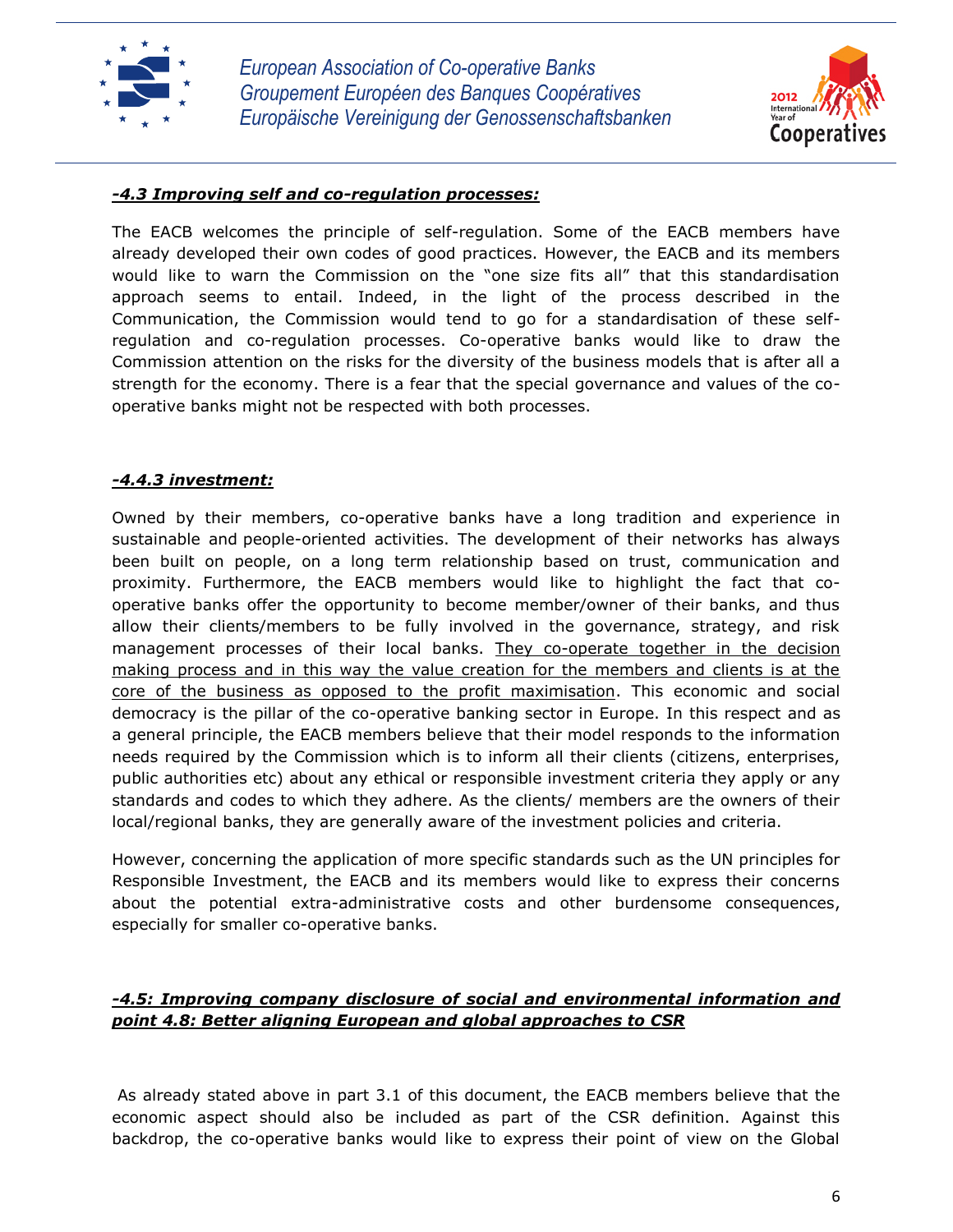



Reporting Initiative (GRI), put forward in paragraph 2 page 5 of the communication document. Indeed, it appears that the Commission is delighted with the increase of European enterprises publishing sustainability reports in the framework of these guidelines. In the views of the co-operative banks, this international standard for reporting on nonfinancial information, relying on the voluntary reporting of the companies with notably its reknown "comply or explain" principle is relevant. However, co-operative banks would like to warn the Commission about the potential administrative burden that might be heavy especially for smaller co-operative banks, should they be called to comply with new requirements.

Moreover, as it remains quite uncertain whether the co-operative banks could fully report on their specificities, values, in particular their governance principles, the EACB members invite the Commission to stick to the voluntary basis when reporting on non-financial information and allow for maximum flexibility. In addition to that, the EACB members express perplexities that a standardised reporting could annihilate what distinguishes them from mainstream or "shareholders –value" banks that are typically results and profits oriented. That is why, co-operative banks call for a voluntary approach on non-financial reporting in order to preserve the diversity of the banking model and thus the stability of the economy in general. This approach will certainly ease the CSR policy domain to move forward at a European level, and hopefully also at the international level.

# *-4.8.1 Focusing on internationally recognised CSR principles and guidelines:*

In addition, the EACB members would like to stress that some opacity remains notably on several points of the paragraph dedicated to the recognised CSR principles and guidelines. Thus, the EACB and its members are eager to know how the Commission intends to "monitor the commitments" as suggested in point 10.A6 of the Communication's document. In this perspective, they also invite the Commission to read point 3.2 of this EACB paper for their comment on the ISO 26000 standard and its compliance.

Secondly, the EACB and its members would recommend clarifying the definition of *"large European Enterprises"* as developed in the CSR Communication document*,* taking into account the different sectors and their characteristics. Indeed, the EACB recommends not to encompass under the same notion of "large European enterprise", companies that are fundamentally different (e.g. large in the agricultural sector might be different than large in the banking sector). Therefore, the EACB and its members call for the Commission not to take the *"one size fits all"* approach.

Finally, the EACB members would like to raise concerns on the point 10.C of the Communication, which requests the commitment by 2014 of the European-based multinational enterprises to respect the ILO tri-partite Declaration. Indeed, the EACB and its

 $\overline{\phantom{a}}$ 

 $<sup>6</sup>$  Page 13 point A</sup>